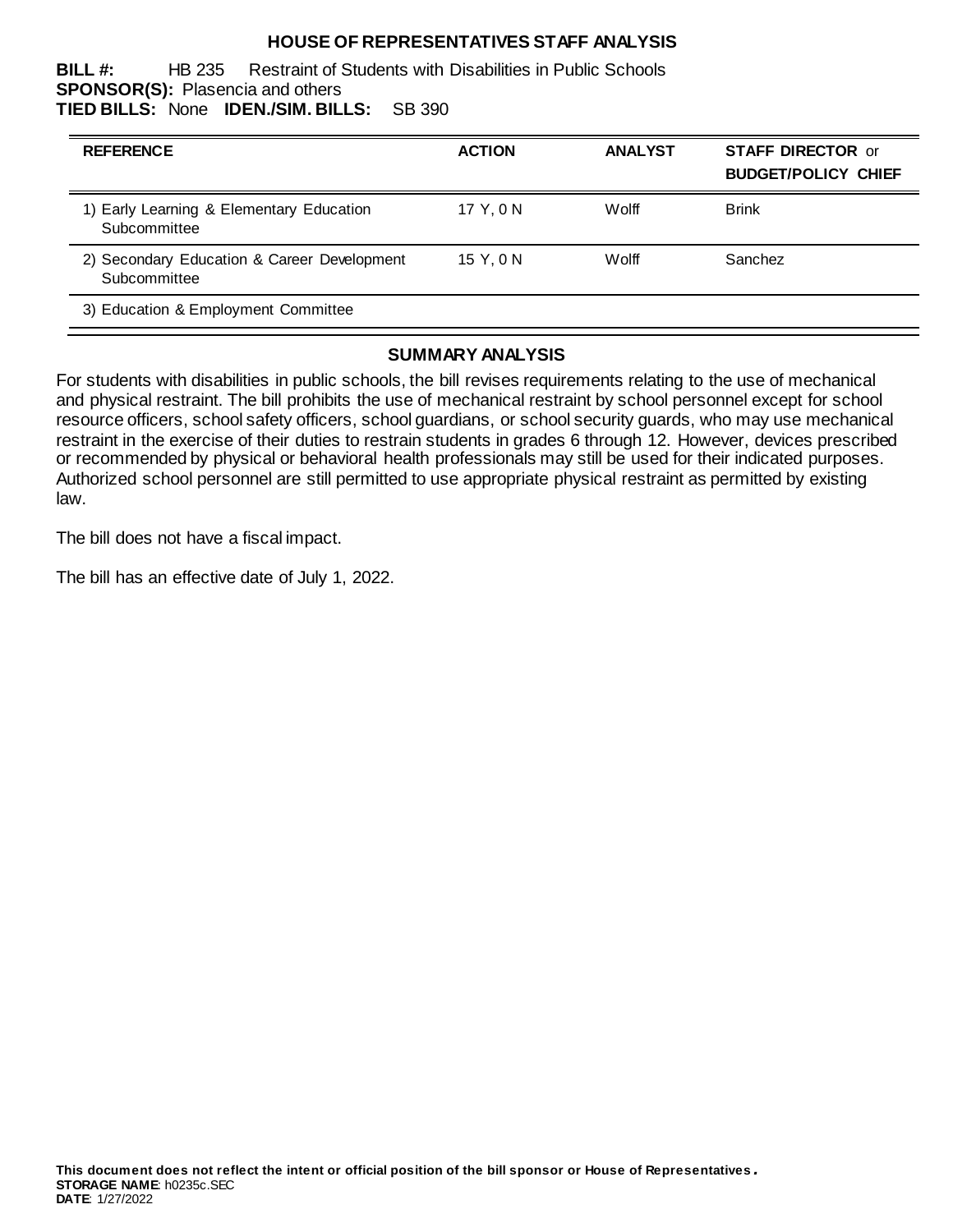#### **FULL ANALYSIS**

## **I. SUBSTANTIVE ANALYSIS**

#### A. EFFECT OF PROPOSED CHANGES:

#### **Present Situation**

#### **Background**

Florida law authorizes district school boards, each teacher, and other members of school staff to control and discipline students. <sup>1</sup> Additionally, teachers must keep order in the classroom and in other assigned places.<sup>2</sup>

In 2011, the Legislature established requirements regarding the use of seclusion and restraint on students with disabilities.<sup>3</sup> Subsequently, the Florida Department of Education (DOE) issued *Technical Assistance Paper Guidelines for the Use, Documentation, Reporting, and Monitoring of Restraint and*  Seclusion with Students with Disabilities (TAP 2011-165).<sup>4</sup> The DOE guidelines covered:<sup>5</sup>

- When seclusion or restraint might be used.
- Considerations when selecting a training program for restraint.
- What should be documented.
- Parent notification and reporting.
- Monitoring use.

The DOE guidelines stressed the importance of students with disabilities being treated with respect and dignity in an environment that provides for the physical safety and security of students and staff. The *TAP 2011-165* recognized that the use of seclusion and restraint may have an emotional impact on students and should not be used to punish a student or as a deterrent. Therefore, the TAP 2011-165 recommended that seclusion and restraint should only be used in emergency situations when an imminent risk of serious injury or death to the student or others exists.<sup>6</sup>

In 2021, the Legislature further restricted the use of seclusion and restraint and provided more concrete guidance to school districts.<sup>7</sup> These changes included a prohibition on the use of seclusion,<sup>8</sup> defining terms,<sup>9</sup> and placing limitations on when and how restraint may be used.<sup>10</sup> The following definitions are relevant to the use of restraint on students with disabilities:<sup>11</sup>

- "Imminent risk of serious injury" means the threat posed by dangerous behavior that may cause serious physical harm to self or others.
- "Restraint" means the use of a mechanical or physical restraint.
- "Mechanical restraint" means the use of a device that restricts a student's freedom of movement. The term does not include the use of devices prescribed or recommended by physical or behavioral health professionals when used for indicated purposes.
- "Physical restraint" means the use of manual restraint techniques that involve significant physical force applied by a teacher or other staff member to restrict the movement of all or part

 $\overline{a}$ 

<sup>&</sup>lt;sup>1</sup> Section 1003.32, F.S.

<sup>2</sup> *Id*.

<sup>&</sup>lt;sup>3</sup> Chapter 2011-175, L.O.F.

<sup>4</sup> Florida Department of Education, Technical Assistance Paper, *Guidelines for the Use, Documentation, Reporting, and Monitoring of Restraint and Seclusion with Students with Disabilities* (Oct. 14, 2011), on file with the Early Learning & Elementary Education Subcommittee.

<sup>5</sup> *Id*.

<sup>6</sup> *Id.* at A-1.

<sup>7</sup> Chapter 2021-140, L.O.F.

<sup>8</sup> Section 1003.573(2), F.S. (2021).

<sup>&</sup>lt;sup>9</sup> Section 1003.573(1), F.S. (2021).

<sup>10</sup> Section 1003.573(3), F.S. (2021).

**STORAGE NAME**: h0235c.SEC **PAGE: 2** <sup>11</sup> Section 1003.573(1), F.S. (2021).

**DATE**: 1/27/2022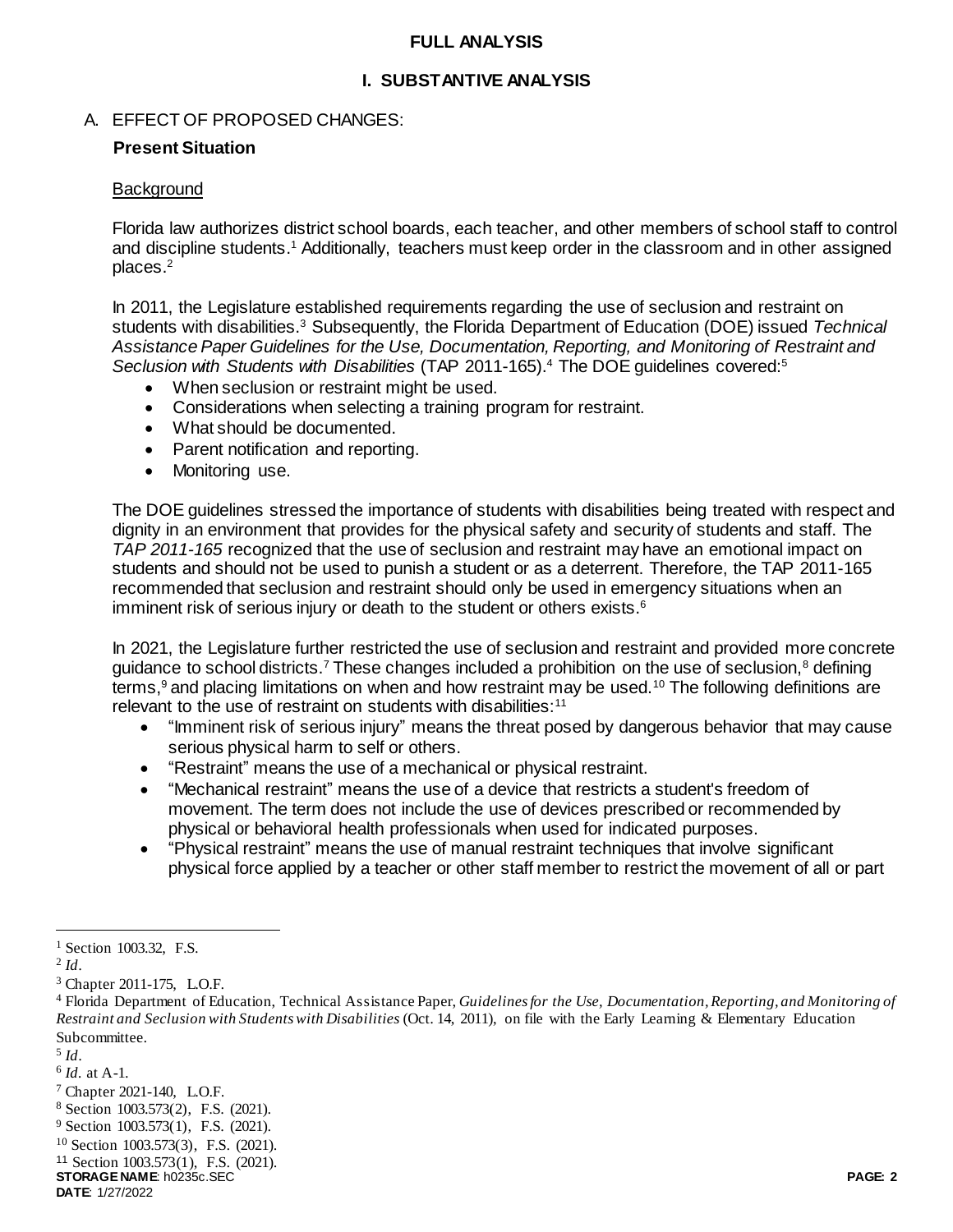of a student's body. The term does not include briefly holding a student in order to calm or comfort the student or physically escorting a student to a safe location.

 "Positive behavior interventions and supports" means the use of behavioral interventions to prevent dangerous behaviors that may cause serious physical harm to the student or others.

#### Use of Restraint on Students with Disabilities

School districts are required to have policies and procedures governing the use of restraint on students with disabilities, including the designation of school personnel authorized to use positive behavioral interventions and supports (PBIS) and restraint.<sup>12</sup> Authorized school personnel may only use mechanical or physical restraint after all PBIS have been exhausted and only when there is an imminent risk of serious injury.<sup>13</sup> The use of restraint must end once the imminent risk of serious injury has ended.<sup>14</sup>

All school personnel are prohibited from:

- Using mechanical or physical restraint techniques or devices such as straightjackets, zip ties, handcuffs, or tie downs in a manner that may obstruct or restrict breathing or blood flow or that place a student in a face down position with the student's hands restrained behind the student's back.<sup>15</sup>
- Using restraint to inflict pain to induce compliance.<sup>16</sup>
- Using restraint for student discipline.<sup>17</sup>

## 2021 Data on Use of Restraint Incidents

In 2021, the Legislature also required the DOE to publish monthly on its website de-identified restraint incident data from school districts no later than October 1, 2021.<sup>18</sup> The DOE has published four monthly reports of the data it received from school districts relating to use of restraint incidents during the 2021- 2022 school year.<sup>19</sup>

| Month                   |     | Number of Incidents   Number of Students | <b>Mechanical Restraint</b> |
|-------------------------|-----|------------------------------------------|-----------------------------|
| August <sup>20</sup>    | 379 | 274                                      | 3%                          |
| September <sup>21</sup> | 613 | 439                                      | 4%                          |
| October <sup>22</sup>   | 629 | 437                                      | 4%                          |
| November <sup>23</sup>  | 554 | 396                                      | 4%                          |

## **Effect of Proposed Changes**

The bill prohibits the use of mechanical restraint by school personnel except for school resource officers, school safety officers, school guardians, or school security guards, who may use mechanical

 $\overline{a}$ 

<sup>12</sup> Section 1003.573(4), F.S. (2021).

 $13$  Section 1003.573(3)(a), F.S. (2021). The degree of force applied during the use of physical restraint must be limited to the degree of force necessary to protect the student or others from imminent risk of serious injury. Section 1003.573(3)(c), F.S. (2021). <sup>14</sup> Section 1003.573(3)(a), F.S. (2021).

<sup>15</sup> *Id*.

<sup>16</sup> *Id*.

<sup>17</sup> Section 1003.573(3)(b), F.S. (2021).

<sup>18</sup> Section 1003.573(8)(c), F.S. (2021).

<sup>19</sup> Florida Department of Education, *Program Accountability, Assessment & Data Systems*,

<https://www.fldoe.org/academics/exceptional-student-edu/data/> (last visited Jan. 10, 2022).

<sup>20</sup> Florida Department of Education, *Restraint Incidents and Type by District August 1, 2021 through August 31, 2021*, (Oct. 1, 2021), *available at* [https://www.fldoe.org/core/fileparse.php/7672/urlt/swdRestSecluAug21.pdf.](https://www.fldoe.org/core/fileparse.php/7672/urlt/swdRestSecluAug21.pdf)

<sup>21</sup> Florida Department of Education, *Restraint Incidents and Type by District September 1, 2021 through September 30, 2021* , (Nov. 1, 2021), *available at* [https://www.fldoe.org/core/fileparse.php/7672/urlt/swdRestSecluSept21.pdf.](https://www.fldoe.org/core/fileparse.php/7672/urlt/swdRestSecluSept21.pdf) 

<sup>22</sup> Florida Department of Education, *Restraint Incidents and Type by District October 1, 2021 through October 31, 2021* , (Dec. 1, 2021), *available at* [https://www.fldoe.org/core/fileparse.php/7672/urlt/swdRestSecluOct21.pdf.](https://www.fldoe.org/core/fileparse.php/7672/urlt/swdRestSecluOct21.pdf) 

**STORAGE NAME**: h0235c.SEC **PAGE: 3** <sup>23</sup> Florida Department of Education, *Restraint Incidents by District November 1, 2021 through November 30, 2021* , (Jan. 1, 2022), *available at* [https://www.fldoe.org/core/fileparse.php/7672/urlt/sedRestSecluNov21.pdf.](https://www.fldoe.org/core/fileparse.php/7672/urlt/sedRestSecluNov21.pdf)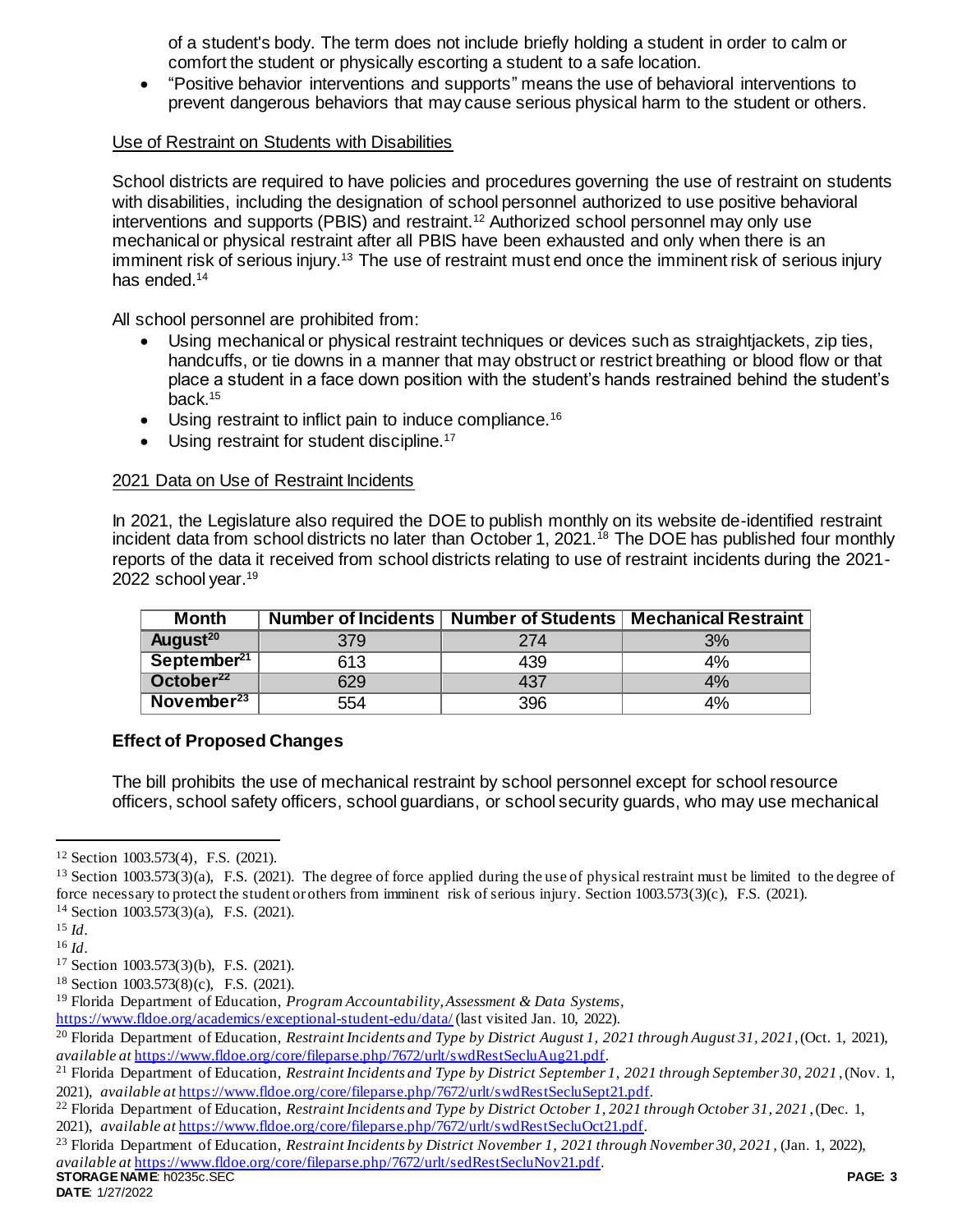restraint in the exercise of their duties to restrain students in grades 6 through 12. However, devices prescribed or recommended by physical or behavioral health professionals may still be used for their indicated purposes. Authorized school personnel may still use appropriate physical restraint as permitted by existing law.

## B. SECTION DIRECTORY:

- **Section 1.** Amends s. 1003.573, F.S.; prohibiting school personnel from using mechanical restraint on students with disabilities; providing exceptions; conforming provisions to changes made by the act.
- **Section 2.** Providing an effective date.

# **II. FISCAL ANALYSIS & ECONOMIC IMPACT STATEMENT**

- A. FISCAL IMPACT ON STATE GOVERNMENT:
	- 1. Revenues:

None.

2. Expenditures:

None.

- B. FISCAL IMPACT ON LOCAL GOVERNMENTS:
	- 1. Revenues:

None.

2. Expenditures:

None.

- C. DIRECT ECONOMIC IMPACT ON PRIVATE SECTOR: None.
- D. FISCAL COMMENTS:

None.

# **III. COMMENTS**

- A. CONSTITUTIONAL ISSUES:
	- 1. Applicability of Municipality/County Mandates Provision: None.
	- 2. Other:

None.

B. RULE-MAKING AUTHORITY:

None.

C. DRAFTING ISSUES OR OTHER COMMENTS:

None.